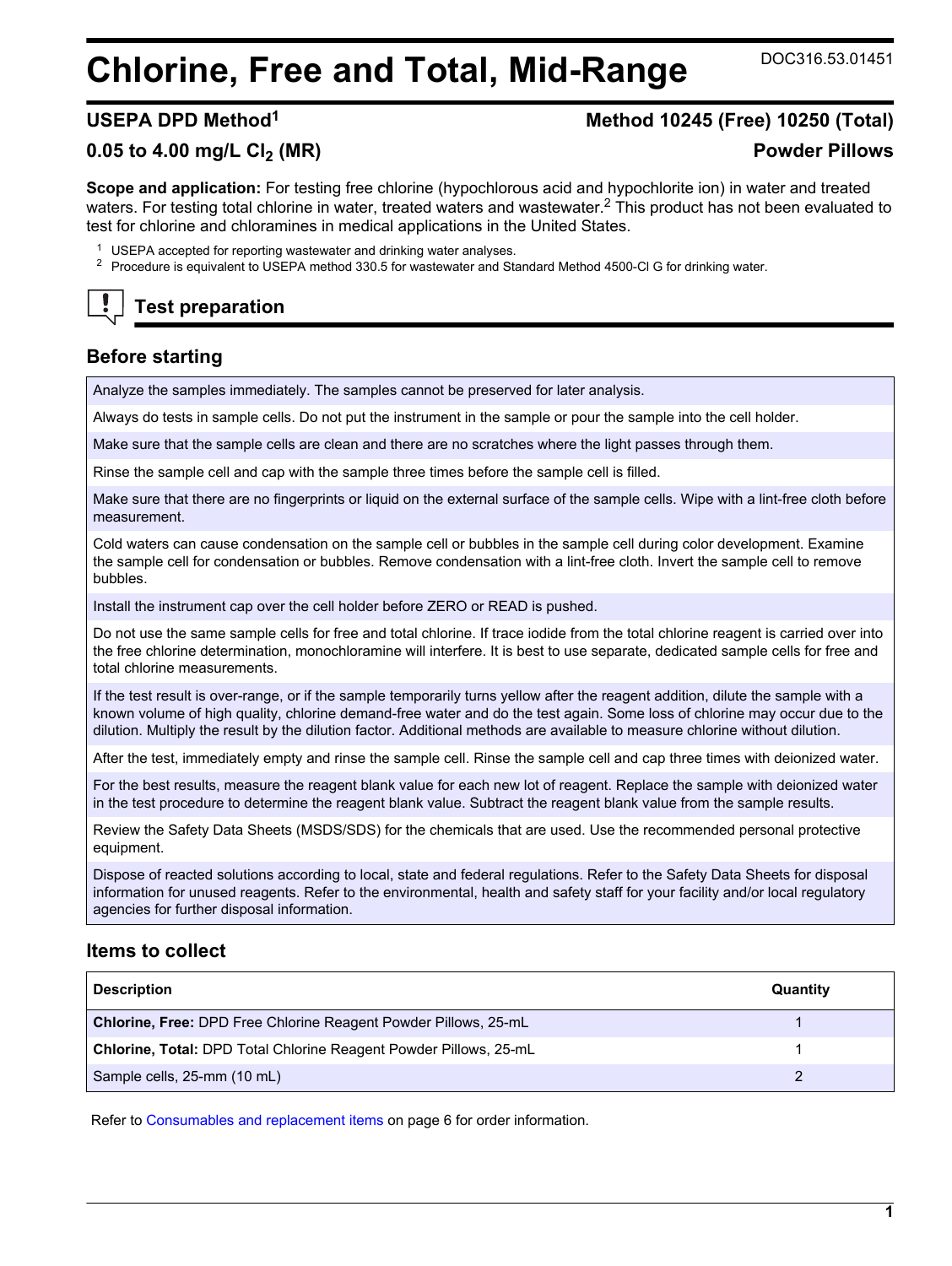### **Sample collection**

- Analyze the samples immediately. The samples cannot be preserved for later analysis.
- Chlorine is a strong oxidizing agent and is unstable in natural waters. Chlorine reacts quickly with various inorganic compounds and more slowly with organic compounds. Many factors, including reactant concentrations, sunlight, pH, temperature and salinity influence the decomposition of chlorine in water.
- Collect samples in clean glass bottles. Do not use plastic containers because these can have a large chlorine demand.
- Pretreat glass sample containers to remove chlorine demand. Soak the containers in a weak bleach solution (1 mL commercial bleach to 1 liter of deionized water) for at least 1 hour. Rinse fully with deionized or distilled water. If sample containers are rinsed fully with deionized or distilled water after use, only occasional pretreatment is necessary.
- Make sure to get a representative sample. If the sample is taken from a spigot or faucet, let the water flow for at least 5 minutes. Let the container overflow with the sample several times and then put the cap on the sample container so that there is no headspace (air) above the sample.

### **Powder pillow procedure**



**1.** Set the instrument to mid-range (MR).

For DR300, push the up arrow button. For PCII, push the menu button, checkmark button, then the menu button again.





**3.** Clean the blank sample cell.



**4.** Insert the blank into the cell holder. Point the diamond mark on the sample cell toward the keypad.



**5.** Install the instrument cap over the cell holder.



**6.** Push **ZERO**. The display shows "0.00".



**7.** Remove the sample cell from the cell holder.



**8. Prepare the sample:** Rinse a second sample cell and cap three times with sample. Fill the sample cell to the 10‑mL mark with sample.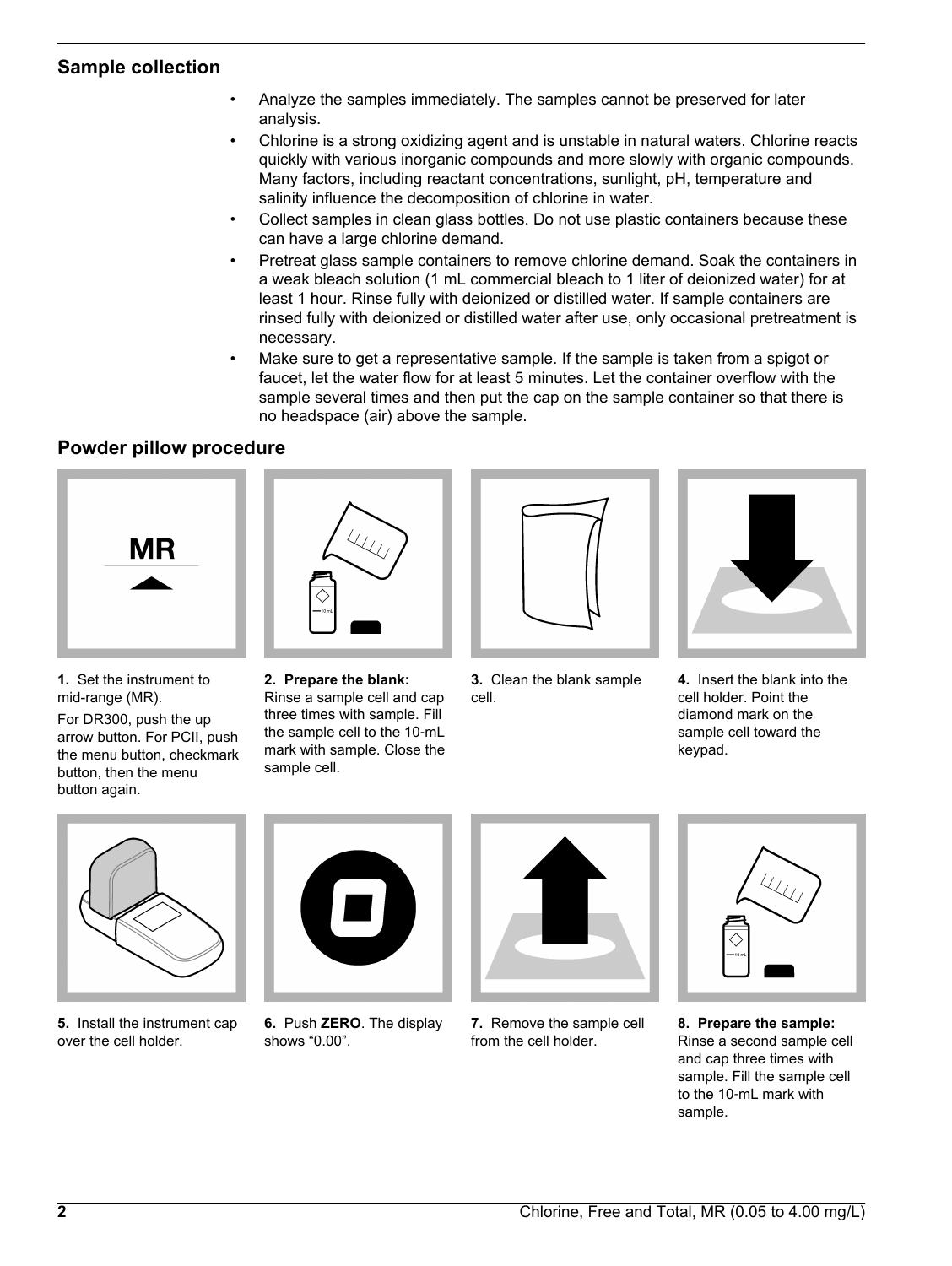

**9.** Add one 25‑mL DPD Free Chlorine Reagent Powder Pillow or one 25‑mL DPD Total Chlorine Reagent Powder Pillow to the second sample cell.



**10.** Close the sample cell. Invert the sample cell for about **20 seconds** to dissolve the reagent. Undissolved power will not affect accuracy. A pink color will show if chlorine is in the sample.



**11.** Clean the prepared sample cell.



**12. Free chlorine measurement:** Within 1 minute of the reagent addition, insert the prepared sample into the cell holder. Point the diamond mark on the sample cell toward the keypad.

Go to step [15](#page-2-0).



**13.** Set and start a timer for 3 minutes. A 3‑minute reaction time starts.



**14. Total chlorine measurement:** After 3 minutes and within 6 minutes of the reagent addition, insert the prepared sample into the cell holder. Point the diamond mark on the sample cell toward the keypad.



**15.** Install the instrument cap over the cell holder.



**16.** Push **READ**. Results show in mg/L  $Cl<sub>2</sub>$ .

<span id="page-2-0"></span>

**17.** Immediately empty the sample cell. Rinse the sample cell and cap three times with deionized water.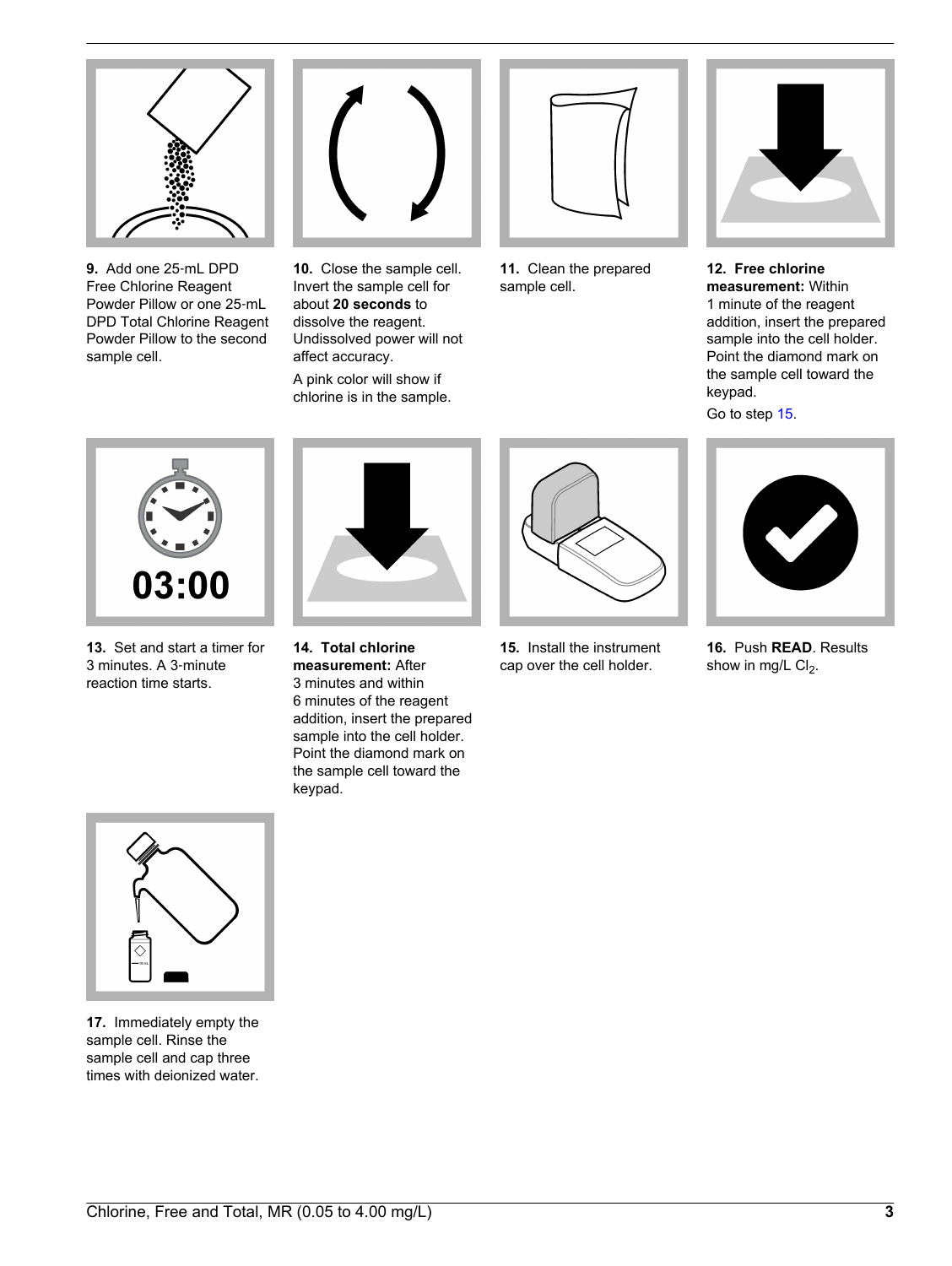#### **Interferences**

| <b>Interfering substance</b>                                                             | Interference level                                                                                                                                                                                                                                                                                                                                                                                                                             |  |  |
|------------------------------------------------------------------------------------------|------------------------------------------------------------------------------------------------------------------------------------------------------------------------------------------------------------------------------------------------------------------------------------------------------------------------------------------------------------------------------------------------------------------------------------------------|--|--|
| Acidity                                                                                  | More than 150 mg/L CaCO <sub>3</sub> . The full color may not develop or the color may fade instantly.<br>Adjust to pH 6-7 with 1 N Sodium Hydroxide. Measure the amount to add on a separate sample<br>aliquot, then add the same amount to the sample that is tested. Correct the test result for the<br>dilution from the volume addition.                                                                                                  |  |  |
| Alkalinity                                                                               | More than 250 mg/L CaCO <sub>3</sub> . The full color may not develop or the color may fade instantly.<br>Adjust to pH 6-7 with 1 N Sulfuric Acid. Measure the amount to add on a separate sample<br>aliquot, then add the same amount to the sample that is tested. Correct the test result for the<br>dilution from the volume addition.                                                                                                     |  |  |
| Bromine, Br <sub>2</sub>                                                                 | Positive interference at all levels                                                                                                                                                                                                                                                                                                                                                                                                            |  |  |
| Chlorine Dioxide, CIO <sub>2</sub>                                                       | Positive interference at all levels                                                                                                                                                                                                                                                                                                                                                                                                            |  |  |
| Chloramines, organic                                                                     | May interfere in the result for total chlorine analysis                                                                                                                                                                                                                                                                                                                                                                                        |  |  |
| <b>Hardness</b>                                                                          | No effect at less than 1000 mg/L as CaCO <sub>3</sub>                                                                                                                                                                                                                                                                                                                                                                                          |  |  |
| lodine, $I_2$                                                                            | Interferes at all levels                                                                                                                                                                                                                                                                                                                                                                                                                       |  |  |
| Manganese, Oxidized<br>$(Mn^{4+}, Mn^{7+})$ or Chromium,<br>Oxidized (Cr <sup>6+</sup> ) | Pre-treat the sample as follows:<br>1.<br>Adjust the sample pH to 6-7.<br>Add 3 drops of Potassium lodide (30-g/L) to 10 mL of sample.<br>2.<br>Mix and wait 1 minute.<br>3.<br>Add 3 drops of Sodium Arsenite (5-g/L) and mix.<br>4.<br>Use the test procedure to measure the concentration of the treated sample.<br>5.<br>Subtract this result from the result without the treatment to obtain the correct chlorine<br>6.<br>concentration. |  |  |
| Monochloramine                                                                           | May interfere in the result for free chlorine analysis. Refer to Monochloramine interference in<br>free chlorine analysis on page 4.                                                                                                                                                                                                                                                                                                           |  |  |
| Ozone                                                                                    | Positive interference at all levels                                                                                                                                                                                                                                                                                                                                                                                                            |  |  |
| Peroxides                                                                                | May interfere                                                                                                                                                                                                                                                                                                                                                                                                                                  |  |  |
| Highly buffered samples or<br>extreme sample pH                                          | Can prevent the correct pH adjustment (of the sample) by the reagents. Sample pretreatment<br>may be necessary. Adjust to pH 6-7 with acid (Sulfuric Acid, 1 N) or base (Sodium Hydroxide,<br>1 N). Correct the test result for the dilution caused by the volume additions.                                                                                                                                                                   |  |  |

#### **Monochloramine interference in free chlorine analysis**

For standard disinfection with free chlorine, monochloramine will not be in the sample after the breakpoint or will have a very low concentration. If the monochloramine concentration is higher than the limit of detection, monochloramine can cause a positive interference in the free chlorine analysis (DPD method). The concentration of monochloramine, the sample temperature and pH all have an effect on the interference level. The monochloramine interference slowly increases when the prepared sample for free chlorine is measured more than 1 minute after the DPD reagent addition.

[Table 1](#page-3-1) gives the approximate interference level of monochloramine in the free chlorine test (as mg/L  $Cl<sub>2</sub>$ ) at different sample temperatures.

<span id="page-3-1"></span><span id="page-3-0"></span>

| $NH2Cl$ (as $Cl2$ ) | 5 °C (41 °F) | 10 °C (50 °F) | 20 °C (68 °F) | 30 °C (83 °F) |
|---------------------|--------------|---------------|---------------|---------------|
| 1.2 mg/L            | 0.2          | 0.2           | 0.3           | 0.3           |
| $2.5 \text{ mg/L}$  | 0.4          | 0.5           | 0.6           | 0.6           |
| 3.5 mg/L            | 0.5          | 0.6           | 0.7           | 0.8           |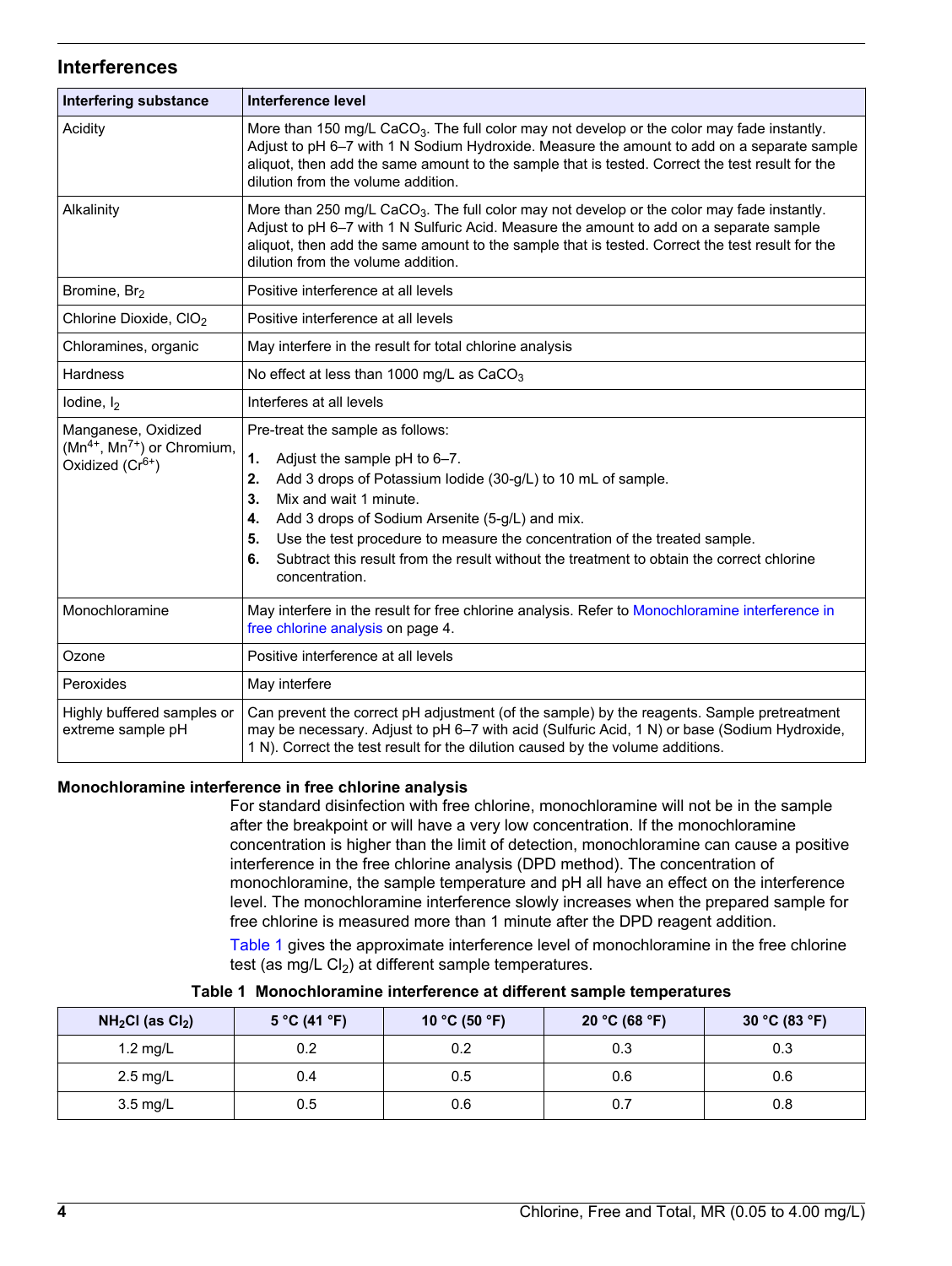#### **Pollution prevention and waste management**

If sodium arsenite was added to the sample for manganese or chromium interferences, the reacted samples will contain arsenic and must be disposed of as a hazardous waste. Dispose of reacted solutions according to local, state and federal regulations. must be disposed of as a hazardous waste. Dispose of reacted solutions according to local, state and federal regulations.

#### **Accuracy check**

#### **Standard additions method**

Use the standard additions method to validate the test procedure, reagents and instrument and to find if there is an interference in the sample. Items to collect:

- Chlorine Standard Solution, 2-mL PourRite® Ampule, 50–75 mg/L (use mg/L on label
- Ampule breaker
- Pipet, TenSette<sup>®</sup>, 0.1–1.0 mL and tips
- **1.** Prepare three spiked samples: use the TenSette pipet to add 0.1 mL, 0.2 mL and 0.3 mL of the standard solution, respectively, to three 10-mL portions of fresh sample. Mix well.
- **2.** Use the test procedure to measure the concentration of each of the spiked samples. Start with the smallest sample spike. Measure each of the spiked samples in the instrument.
- **3.** Compare the expected result to the actual result. The expected increase in the chlorine concentration is the  $Cl<sub>2</sub>$  mg/L concentration from the label of the standard solution multiplied by 0.1 mL for every 10 mL of standard solution added.

#### **Standard solution method**

If the Standard Calibration Adjust feature is used to adjust the calibration curve of the DR300 or Pocket Colorimeter II, the concentration of the chlorine standard must be between 1.00 and 3.00 mg/L chlorine for the MR procedure.

#### **Verification of on-line analyzers**

This procedure can be used to meet the requirements of USEPA Method 334.0 - Determination of Residual Chlorine in Drinking Water Using an On-line Chlorine Analyzer. The procedure and requirements for compliance with EPA Method 334.0 can be downloaded directly from [http://www.hach.com/method334.](http://www.hach.com/method334)

#### **Method performance**

The method performance data that follows was derived from laboratory tests that were measured on a DR300 and a Pocket Colorimeter II during ideal test conditions. Users can get different results under different test conditions.

| Precision (95% confidence interval)  |  |  |
|--------------------------------------|--|--|
| $2.00 \pm 0.09$ mg/L Cl <sub>2</sub> |  |  |
|                                      |  |  |

#### **Summary of method**

Chlorine can be in water as free chlorine and as combined chlorine. Both forms can be in the same solution and can be determined together as total chlorine. Free chlorine is in a solution as hypochlorous acid or hypochlorite ion. Combined chlorine represents a combination of chlorine-containing compounds, including monochloramine, dichloramine, nitrogen trichloride and other chloro derivatives. The combined chlorine oxidizes iodide (I– ) to iodine (I2). The iodine and free chlorine reacts with DPD (N,N-diethyl-pphenylenediamine) to form a red solution. The color intensity is proportional to the chlorine concentration. To get an approximate combined chlorine concentration, compare the results of the free chlorine test and the total chlorine test on the same sample. For more accuracy, use different methods to determine total chlorine, monochloramine and free chlorine. Different methods are more accurate because of the pH-dependent